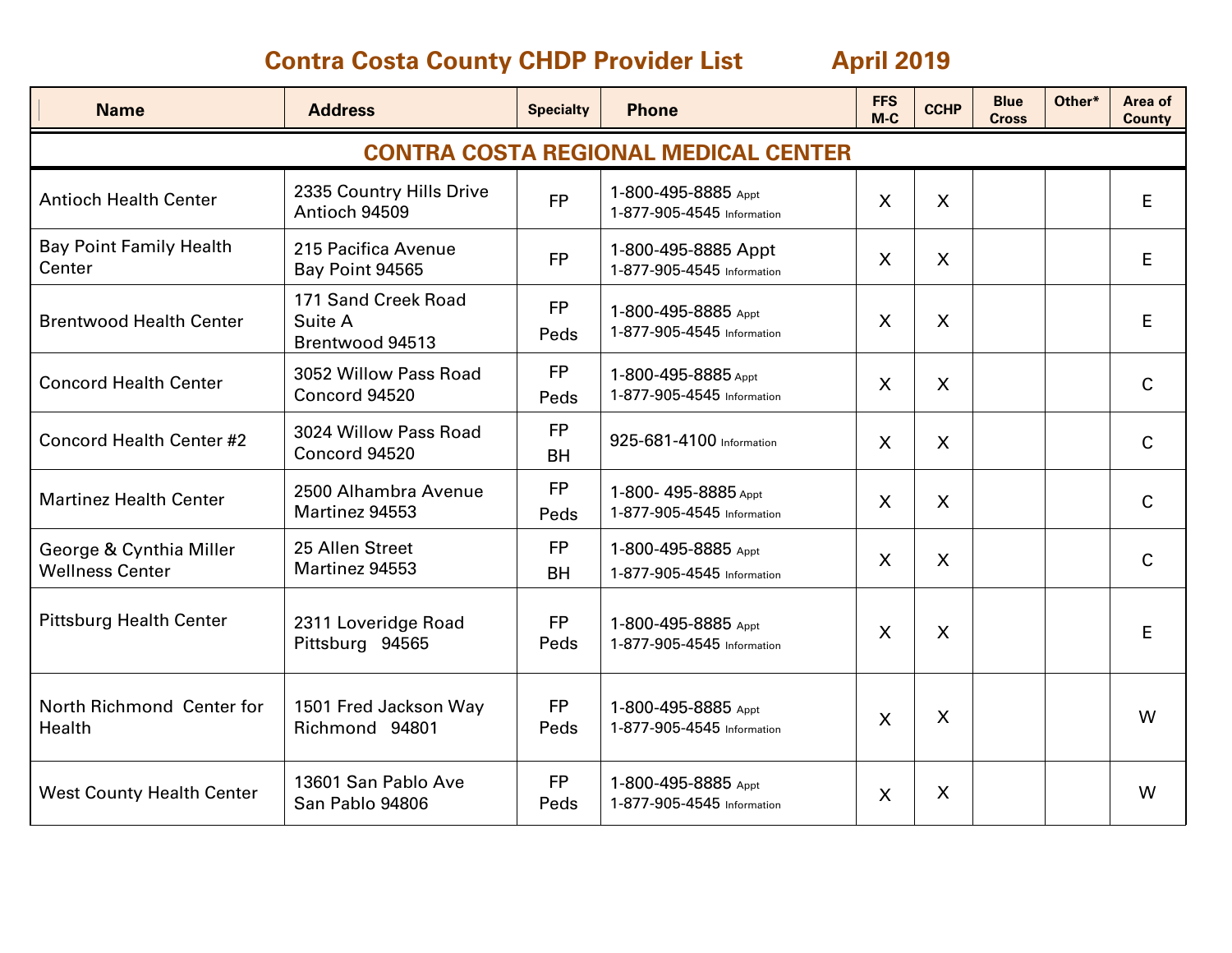| <b>Name</b>                             | <b>Address</b>                                 | <b>Specialty</b> | <b>Phone</b>                      | <b>FFS</b><br>$M-C$ | <b>CCHP</b> | <b>Blue</b><br><b>Cross</b> | Other* | Area of<br><b>County</b> |  |  |
|-----------------------------------------|------------------------------------------------|------------------|-----------------------------------|---------------------|-------------|-----------------------------|--------|--------------------------|--|--|
| <b>KAISER PERMANENTE MEDICAL CENTER</b> |                                                |                  |                                   |                     |             |                             |        |                          |  |  |
| Antioch                                 | 3400 Delta Fair Blvd<br>Antioch 94509          | Peds             | 925-779-5090<br>FAX: 925-779-5364 |                     | X           |                             | X      | E                        |  |  |
| Antioch                                 | 5601 Deer Valley Road<br>Antioch 94531         | Peds             | 925-813-6500<br>FAX: 925-813-3322 |                     | X           |                             | X      | E                        |  |  |
| Martinez                                | 200 Muir Road<br>Martinez 94553                | Peds             | 925-372-1999<br>FAX: 925-372-1135 |                     | X           |                             | X      | C                        |  |  |
| Pinole                                  | 1301 Pinole Valley Road<br><b>Pinole 94564</b> | Peds             | 510-243-4200<br>FAX: 510-243-4204 |                     | X           |                             | X      | W                        |  |  |
| Richmond                                | 901 Nevin Ave<br>Richmond 94804                | Peds             | 510-307-1543<br>FAX: 510-307-2504 |                     | X           |                             | X      | W                        |  |  |
| <b>Walnut Creek</b>                     | 1425 South Main Street<br>Walnut Creek 94596   | Peds             | 925-295-4200<br>FAX: 925-295-4377 |                     | $\times$    |                             | X      | C                        |  |  |

| <b>PRIVATE PROVIDERS &amp; COMMUNITY CLINICS</b>                  |                                                        |                  |                                   |                     |             |                             |                           |                          |  |
|-------------------------------------------------------------------|--------------------------------------------------------|------------------|-----------------------------------|---------------------|-------------|-----------------------------|---------------------------|--------------------------|--|
| <b>Name</b>                                                       | <b>Address</b>                                         | <b>Specialty</b> | <b>Phone</b>                      | <b>FFS</b><br>$M-C$ | <b>CCHP</b> | <b>Blue</b><br><b>Cross</b> | Other*                    | Area of<br><b>County</b> |  |
| <b>Stanford Children's Health</b><br><b>Bayside Medical Group</b> | 5601 Norris Canyon Road<br>#230<br>San Ramon 94583     | Peds             | 925-277-7550<br>FAX: 925-277-7555 | X                   |             | X                           | $\mathsf{X}$              | С                        |  |
| <b>Stanford Children's Health</b><br><b>Bayside Medical Group</b> | 2160 Appian Way #100<br>Pinole 94564                   | Peds             | 510-724-8300<br>FAX: 510-724-8391 | X                   |             | X                           | X                         | W                        |  |
| <b>Stanford Children's Health</b><br><b>Bayside Medical Group</b> | 100 Cortona Way Ste 230<br><b>Brentwood</b>            | Peds             | 925-755-8500<br>FAX: 925-755-8200 | X                   |             | X                           | $\sf X$                   | E                        |  |
| <b>Stanford Children's Health</b><br><b>Bayside Medical Group</b> | 1776 Ygnacio Valley Road<br>#100<br>Walnut Creek 94596 | Peds             | 925-933-4383<br>FAX: 925-933-7023 | X                   |             | X                           | $\boldsymbol{\mathsf{X}}$ | С                        |  |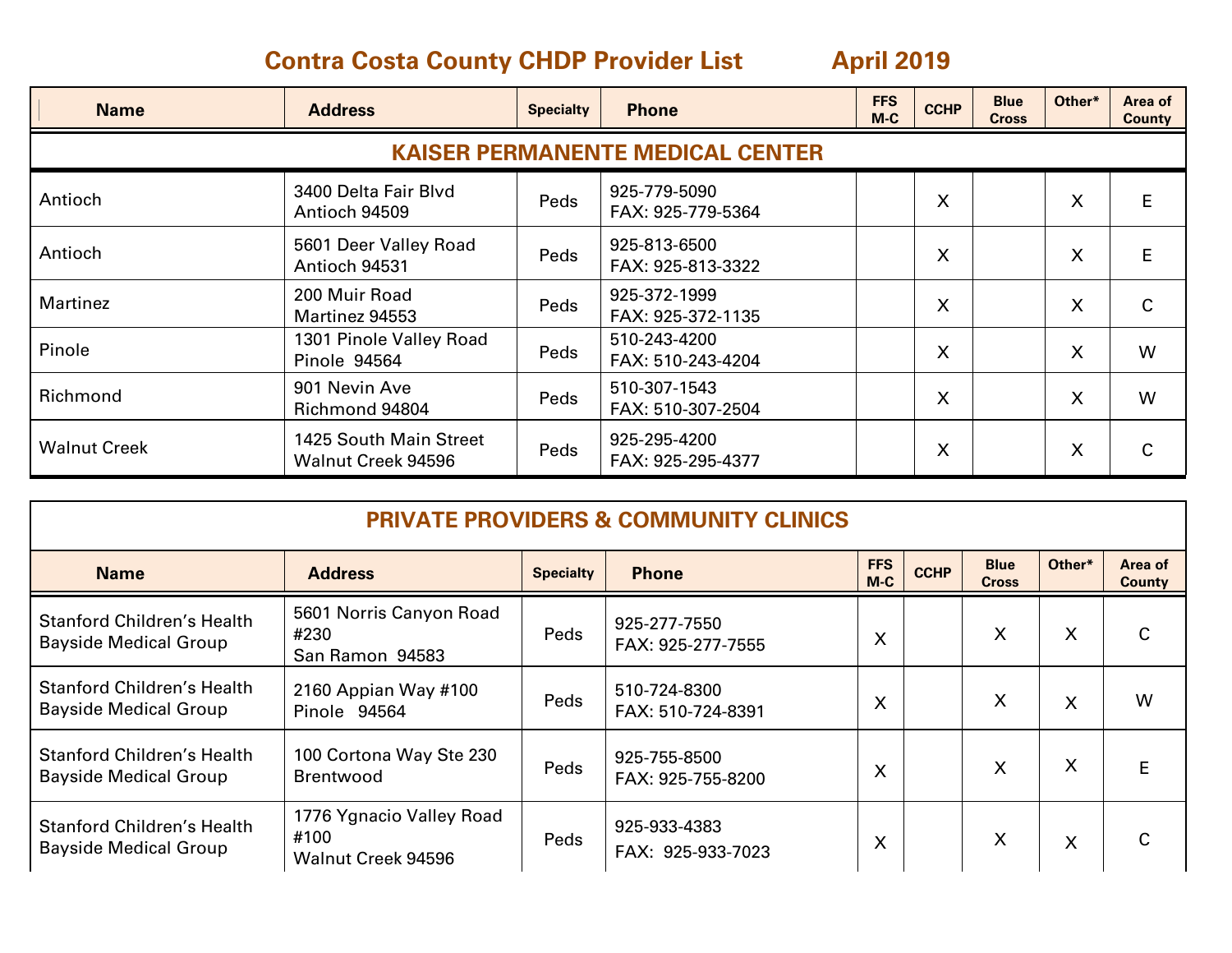| <b>PRIVATE PROVIDERS &amp; COMMUNITY CLINICS</b>                          |                                              |                   |                                   |                           |              |                             |                           |                          |  |
|---------------------------------------------------------------------------|----------------------------------------------|-------------------|-----------------------------------|---------------------------|--------------|-----------------------------|---------------------------|--------------------------|--|
| <b>Name</b>                                                               | <b>Address</b>                               | <b>Specialty</b>  | <b>Phone</b>                      | <b>FFS</b><br>M-C         | <b>CCHP</b>  | <b>Blue</b><br><b>Cross</b> | Other*                    | Area of<br><b>County</b> |  |
| <b>Brighter Beginnings</b><br>Richmond                                    | 2727 MacDonald Ave<br>Richmond 94804         | <b>FP</b>         | 510-236-6990<br>FAX: 510-236-7346 | $\boldsymbol{\mathsf{X}}$ | X            |                             | $\mathsf{X}$              | W                        |  |
| <b>Brighter Beginnings</b><br><b>Antioch Buchanan</b>                     | 2213 Buchanan Road<br>Antioch, CA 94509      | <b>FP</b>         | 925-303-4340<br>FAX: 925-779-1455 | $\boldsymbol{\mathsf{X}}$ | X            |                             | $\boldsymbol{\mathsf{X}}$ | E                        |  |
| Lifelong San Pablo<br><b>Brookside Community</b><br><b>Health Center</b>  | 2023 Vale Road #107<br>San Pablo 94806       | <b>FP</b><br>Peds | 510-215-9092<br>FAX: 510-412-9867 | $\overline{\mathsf{X}}$   | X            | $\sf X$                     | $\boldsymbol{\mathsf{X}}$ | W                        |  |
| Lifelong<br><b>Brookside Community</b><br><b>Health Center - Richmond</b> | 1030 Nevin Avenue<br>Richmond 94801          | <b>FP</b><br>Peds | 510-215-5001<br>FAX: 510-215-1115 | $\boldsymbol{\mathsf{X}}$ | $\mathsf{X}$ | $\mathsf{X}$                | $\sf X$                   | W                        |  |
| Chang, Dr S Ming                                                          | 1816 San Miguel Drive<br>Walnut Creek 94596  | Peds              | 925-935-1298<br>FAX: 925-935-7099 | $\sf X$                   | $\mathsf{X}$ | $\sf X$                     | $\mathsf{X}$              | $\mathsf{C}$             |  |
| Desai, Dr Manoj S.                                                        | 2023 Vale Road #1<br>San Pablo 94806         | Peds              | 510-237-3785<br>FAX: 510-237-2837 | $\boldsymbol{X}$          | X            | X                           | $\mathsf{X}$              | W                        |  |
| <b>Diablo Valley Pediatrics</b>                                           | 2299 Beacon St #7<br>Concord 94520           | Peds              | 925-676-6500<br>FAX: 925-676-2771 |                           | $\mathsf{X}$ |                             | $\mathsf{X}$              | $\mathsf{C}$             |  |
| <b>Diablo Valley Pediatrics</b>                                           | 4049 Lone Tree Way #G<br>Antioch 94531       | Peds              | 925-754-7070<br>FAX: 925-754-4542 |                           | X            |                             |                           | E                        |  |
| <b>Diablo Valley Pediatrics</b>                                           | 1200 Central Blvd #A<br>Brentwood 94513      | Peds              | 925-516-6888<br>FAX: 925-516-9888 |                           | $\mathsf{X}$ |                             |                           | E.                       |  |
| Graves, Dr Gretchen                                                       | 2260 Gladstone Drive #2<br>Pittsburg 94565   | Peds              | 925-427-0391<br>FAX: 925-427-6797 | $\mathsf{X}$              | X            | X                           | $\mathsf{X}$              | E                        |  |
| <b>Felicity Pediatrics</b><br>Dr Usha Vallamdad                           | 2400 Balfour Rd, #302<br>Brentwood, CA 94513 | Peds              | 925-684-7443<br>FAX 925-684-4591  | $\boldsymbol{\mathsf{X}}$ | $\sf X$      | $\mathsf{X}$                | X                         | E                        |  |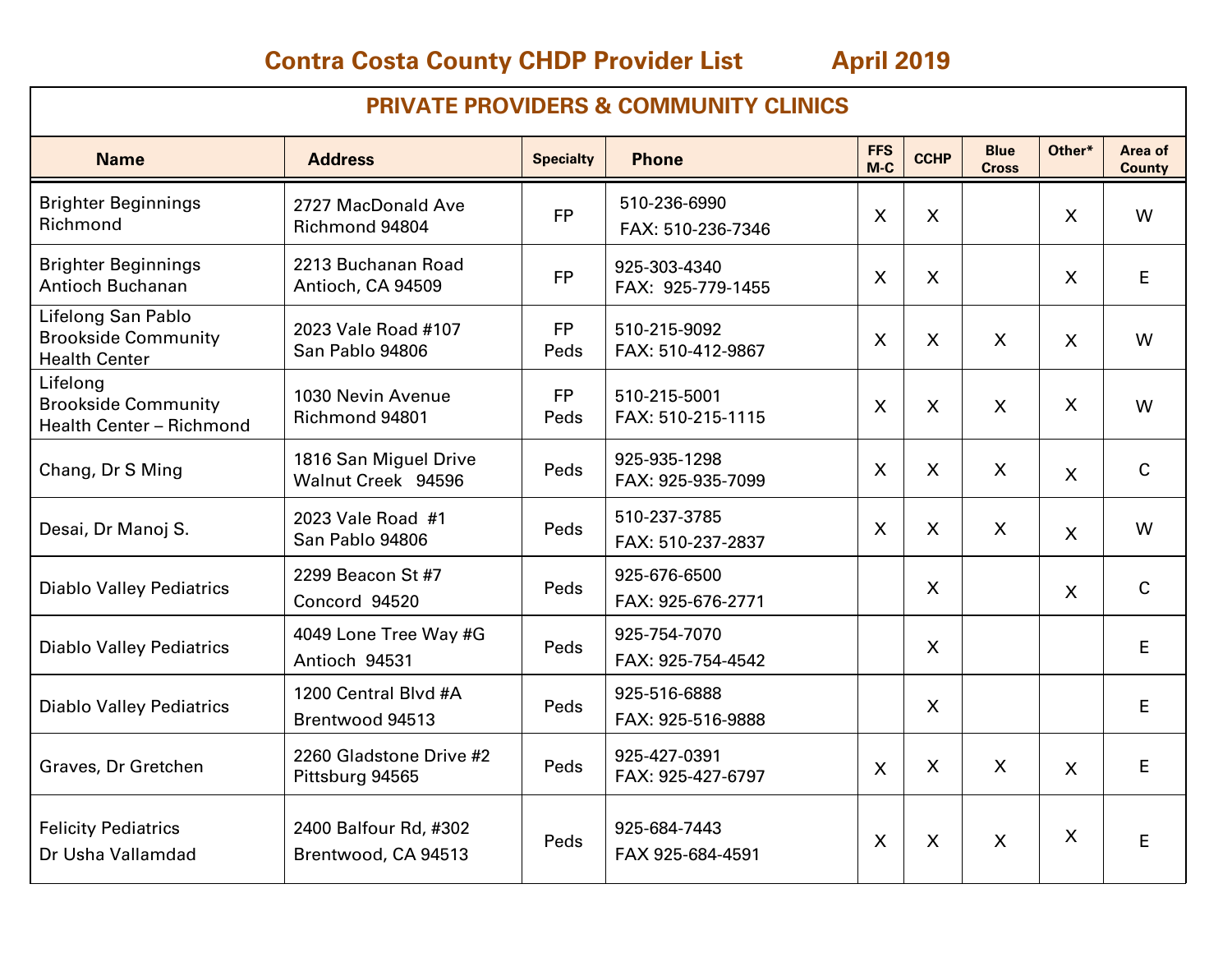| <b>PRIVATE PROVIDERS &amp; COMMUNITY CLINICS</b>                                     |                                                  |                  |                                   |                           |                           |                             |                         |                          |  |
|--------------------------------------------------------------------------------------|--------------------------------------------------|------------------|-----------------------------------|---------------------------|---------------------------|-----------------------------|-------------------------|--------------------------|--|
| <b>Name</b>                                                                          | <b>Address</b>                                   | <b>Specialty</b> | <b>Phone</b>                      | <b>FFS</b><br>$M-C$       | <b>CCHP</b>               | <b>Blue</b><br><b>Cross</b> | Other*                  | Area of<br><b>County</b> |  |
| <b>Herculean Babies</b><br>(Enz, Dr. Jose)                                           | 500 Alfred Noble Dr.<br>#255A<br>Hercules 94547  | Peds             | 510-964-9647<br>FAX: 510-964-9656 | $\sf X$                   | $\mathsf{X}$              | $\sf X$                     | $\sf X$                 | W                        |  |
| <b>Hilltop Pediatrics</b><br>Drs. Boyd, Feldman, Lackman                             | 2970 Hilltop Mall Road<br>#305<br>Richmond 94806 | Peds             | 510-222-5437<br>FAX: 510-222-5487 | $\boldsymbol{\mathsf{X}}$ |                           | $\boldsymbol{\mathsf{X}}$   | $\sf X$                 | W                        |  |
| <b>Lifelong William Jenkins</b><br><b>Health Center</b>                              | 150 Harbour Way<br>Richmond 94801                | Peds             | 510-237-9537<br>FAX: 510-237-3937 | $\sf X$                   | $\mathsf{X}$              | $\sf X$                     | $\mathsf{X}$            | W                        |  |
| John Muir Medical Group<br>(Alamo Pediatrics)<br>Dr. Kadas                           | 1505 St. Alphonsus Way<br>Alamo 94507            | Peds             | 925-838-7337<br>FAX: 925-820-4258 | $\boldsymbol{\mathsf{X}}$ | X                         | $\mathsf{X}$                | $\overline{\mathsf{X}}$ | $\mathsf C$              |  |
| John Muir Medical Group<br><b>Brentwood Pediatrics</b>                               | 2400 Balfour Road Ste, 229<br>Brentwood 94513    | Peds             | 925-308-8113<br>FAX: 925-3088719  | $\sf X$                   | X                         | $\sf X$                     | X                       | E                        |  |
| John Muir Medical Group<br><b>Bishop Ranch Pediatrics - Drs.</b><br>Saltzstein & Lee | 2305 Camino Ramon #120<br>San Ramon 94583        | Peds             | 925-275-3888<br>FAX: 925-275-1036 |                           |                           | X                           | $\mathsf{X}$            | $\mathsf{C}$             |  |
| John Muir Medical Group<br>Drs. Rush & Wagner                                        | 91 Gregory Lane #15<br>Pleasant Hill 94523       | Peds             | 925-685-0843<br>FAX: 925-685-1899 | $\boldsymbol{\mathsf{X}}$ | X                         |                             | $\sf X$                 | $\mathsf{C}$             |  |
| John Muir Medical Group<br>Dr. Morgan                                                | 380 Civic Drive #100<br>Pleasant Hill 94523      | Peds             | 925-682-7871<br>FAX: 925-682-7874 | $\boldsymbol{\mathsf{X}}$ | X                         |                             | $\mathsf{X}$            | $\mathsf{C}$             |  |
| John Muir Medical Group<br>San Ramon Valley Primary Care                             | 200 Porter Dr #300<br>San Ramon 94583            | Peds             | 925-838-6511<br>FAX: 925-838-6544 | $\boldsymbol{\mathsf{X}}$ | $\mathsf{X}$              |                             |                         | $\mathsf{C}$             |  |
| La Clínica de la Raza                                                                | 2000 Sierra Rd<br>Concord 94518                  | <b>FP</b>        | 925-363-2000<br>FAX: 925-363-2006 | $\boldsymbol{\mathsf{X}}$ | $\boldsymbol{\mathsf{X}}$ | $\mathsf{X}$                |                         | $\mathsf{C}$             |  |
| La Clinica de la Raza                                                                | 2240 Gladstone Drive #4<br>Pittsburg 94565       | <b>FP</b>        | 925-431-2100<br>FAX: 925-431-1234 | X                         | X                         | X                           |                         | E                        |  |